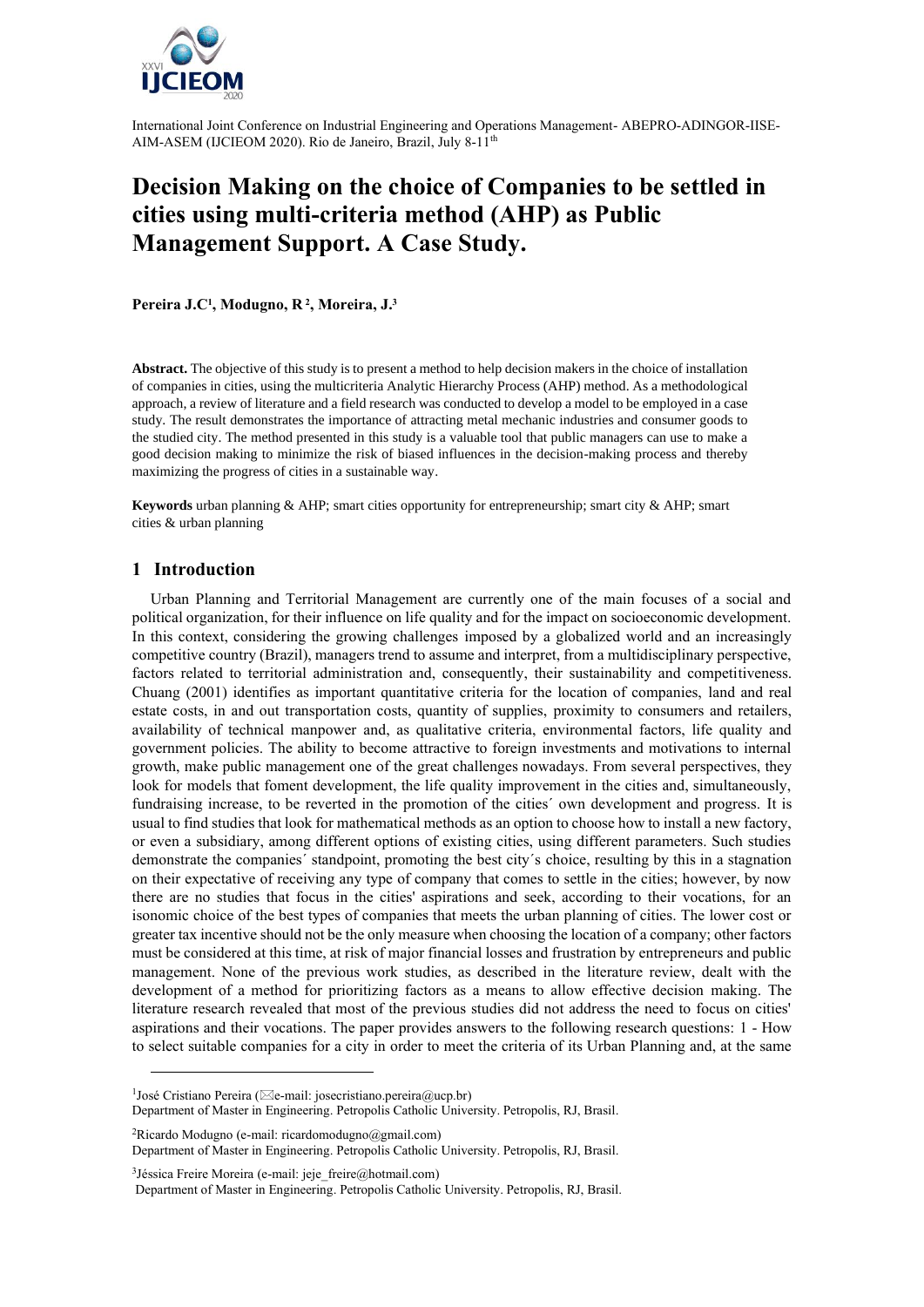

time, the expectations of these ventures with the AHP methodology? 2 - Applying the proposed methodology in a case study in Petropolis, City from Rio de Janeiro, what is the ideal company profile to be settled there, considering criteria such as vocations defined by the city administration?

## **2 Objectives**

This. Justified by the importance of decision-making about location of companies in cities, and the lack of a method to assist it, this study aims to present a multicriteria method to find, within the scope of public management, a better definition for the installation of companies in cities, using the multicriteria Analytic Hierarchy Process (AHP) method. It presents an analysis of relevant factors that helps Public Management to choose which types of companies are best suited to a particular city, in order to meet the criteria of Urban Planning of this city, its vocations and, at the same time, the enterprises´ expectations. The study model had as development motivation the expansion of a city and its necessity to attract companies that come to establish themselves in the city, due to common interests and natural attractions

## **3 Methods**

The case study was conducted by analysing and reviewing previous work on Urban Planning, by conducting a survey, based on information obtained from previous literature and in interviews with experts from the field. For (Hartley, 2004), the case study is not a method, but a research strategy, which may employ qualitative methods, quantitative methods or both. To identify the factors that influence the decisionmaking process of what companies and which types of them are best suited to a particular city and, concomitantly, how it should prepare itself to become or remain attractive to new entrepreneurs, a research with theoretical and scientific basis for the study was necessary. Part of the methodological research process linked to this study is based on the sequential steps of decision-taking, using the AHP. Document data collection, field research and case study were performed, as described in Figure 4



Figure 1. Methodology

This study is a blend of qualitative and quantitative research, which facilitated the understanding of the relevant factors that helps public management to choose which types of companies are best suited to a particular city. It consisted of literature research, analysis of records and opinion from different experts and professionals in urban planning. This ensured that the analysis was not explored through the expertise and experience of professionals from one specific place only, but rather from different ones, which allowed for understanding of the multiple facets of relevant factors. The urban planning process was well explored, and the essence of factors existing in the different steps was revealed. The approach used in this study was a Single Case type with Embedded Units (Baxter, P., & Jack, 2008). It looked at the urban planning process, but from different perspectives of experts working in different places. This holistic case study with embedded sites enabled the exploration of the urban planning process, while considering the influence of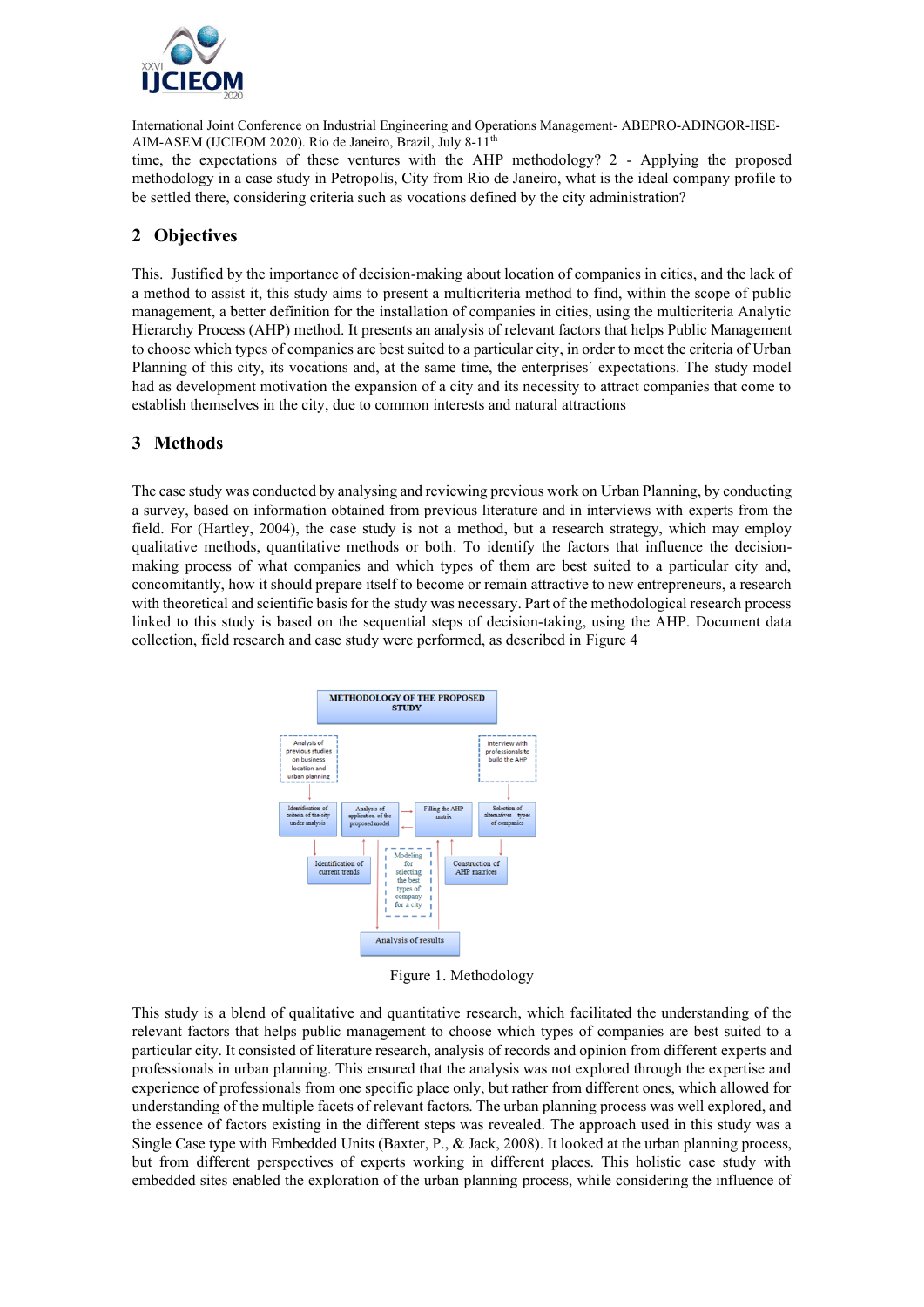

the various sites and associated experiences of experts on urban planning process in different places. The engagement in this analysis only served to better assess the factors present in the urban planning process and understand the global factors involved. This case study type is classified as intrinsic (Stake, 1995), since there was a genuine interest in better understanding the relevant factors present in urban planning process that could best suit a particular city. The literature research and the personal experiences of experts allowed the identification of these factors. The interviewed experts were strategically selected, so that all different processes steps in the urban planning process were covered considering a holistic approach. A focused analysis was performed aiming at answering the research questions and ensuring the data converged to understand the relevant factors in the urban planning process. The process was viewed and explored from multiple perspectives and the collection and comparison of this data enhanced data quality. A prolonged and intense exposure to the process and its context was necessary so that multiple perspectives could be collected and understood. The mapped-out process and the factors were shared with the experts from the different places, who had the opportunity to discuss, clarify the interpretation of factors and contribute with new or additional perspectives on the factors. Data from these multiple places was then converged in the analysis process. Each piece of data source contributed to the understanding of the whole process. This convergence added strength to the findings as the various strands of data were braided together to promote a greater understanding of the case. The data collection and analysis occurred concurrently. The collected data was analysed and prioritized by using AHP. It is an excellent tool to provide weight for the different risk levels, the first phase is to create a pairwise evaluation matrix (A), as introduced by (Saaty, 1980), by utilizing the relative importance scale shown in Table 1. Multicriteria decision-making methods have emerged as support ways that are seen as effective mathematical tools for solving problems in which conflicting criteria exist (Brans and Mareschal, 2005). Such methods provide the user classification and "ranking" of the candidate places (Saaty; Vargas, 2012).

| <b>Importance</b> | <b>Definition</b>           |
|-------------------|-----------------------------|
|                   | Equal Importance            |
|                   | Moderate Importance         |
|                   | <b>Strong Importance</b>    |
|                   | Very Strong Importance      |
|                   | Absolute Extreme Importance |
| 2, 4, 6, 8        | Intermediate values         |

**Table 1. Relative Importance Scale**

The matrix *A* represents a pairwise evaluation matrix where each element  $a_{ij}$  (*i, j* = 1*,* 2*, ..., n*) represents the proportional importance of two compared elements (*i* and *j*). The higher its value, the stronger the preference of first element (*i*) over the second (*j*). (Mls and Otcenaskova, 2013). The matrix is shown in equation (3).

$$
A = \begin{bmatrix} 1 & a_{12} & \cdots & a_{1n} \\ a_{21} & 1 & \cdots & a_{2n} \\ \vdots & \vdots & \ddots & \vdots \\ a_{n1} & a_{n2} & \cdots & 1 \end{bmatrix}, a_{ii} = 1, a_{ji} = \frac{1}{a_{ij}}, a_{ij} \neq 0
$$
 (3)

Subsequently, the priority weights of each criterion are established with the next equation:

$$
w_i = \frac{1}{n} \left( \sum_{j=1}^n a_{ij} \right) \Bigg/ \left( \sum_{k=1}^n a_{kj} \right) \tag{4}
$$

The succeeding step in the AHP method is to demonstrate reliability of data (Saaty, 1986). suggested a basic equation to check if the evaluation pairwise matrix is reliable. The consistency index (CI) is calculated as follows:

$$
CI = (\lambda_{\text{max}} - n)/(n-1) \tag{5}
$$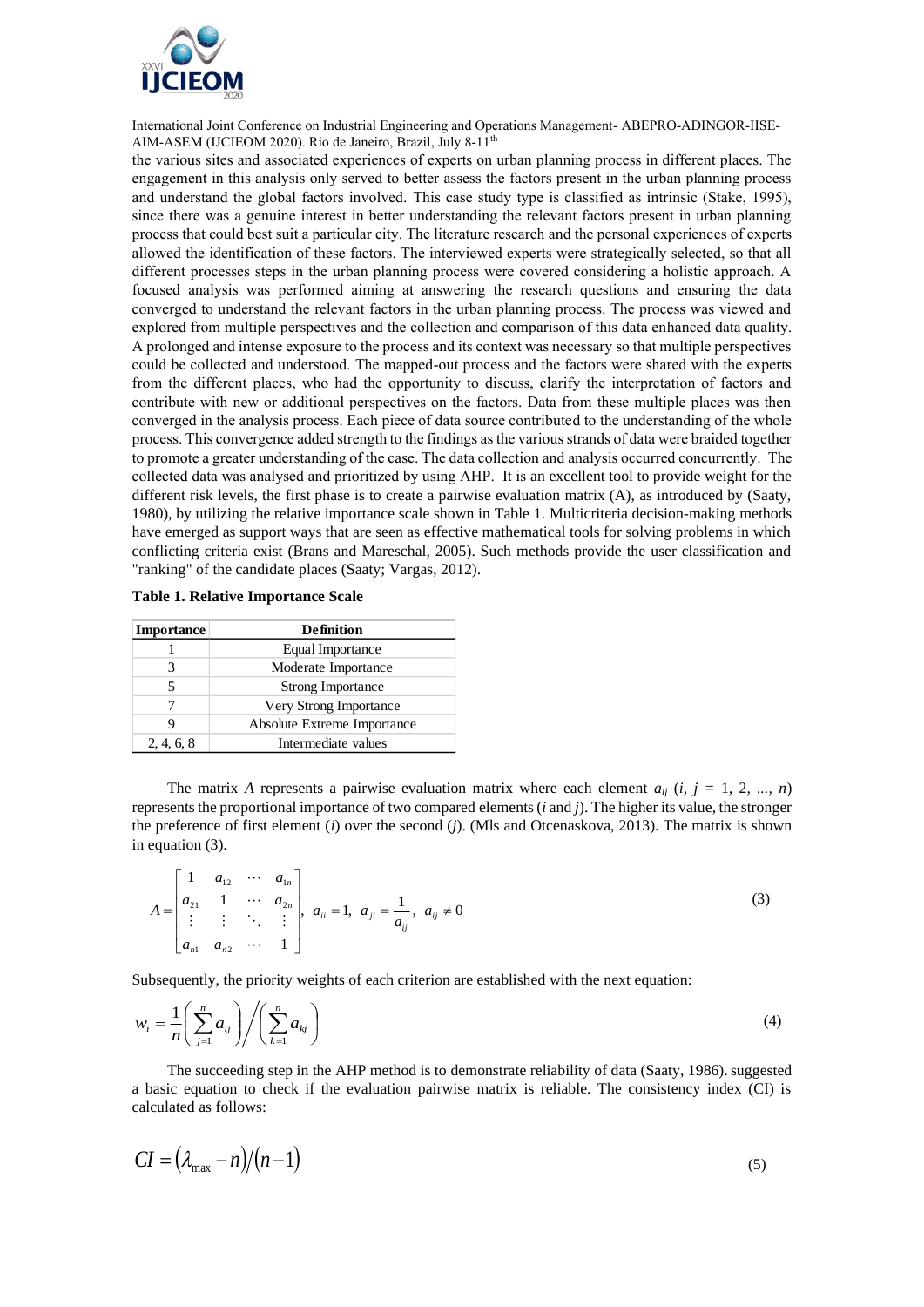

Where *n* is the order of the matrix *A* and  $\lambda_{\text{max}}$  is its dominant Eigenvector, which satisfies the following equation:

$$
\sum_{j=1}^{n} a_{ij} w_j = \lambda_{\max} w_i \tag{6}
$$

A consistency ratio (CR) estimation is then needed to verify the sensible consistency. The CR value can be estimated by equation (7). The CR value needs to be equal or smaller than 0.10 if not the expert elicitation needs be revised to get a reliable result. In the equation, CRI represents the random consistency index (RCI), presented by (Saaty, 1994).

$$
CR = CI / RCI \tag{7}
$$

The RCI assessment table is obtained from Table 2, propose by (Dong and Saaty, 2014).

**Table 2.** Random Consistency Index

| <b>RCI</b><br>Ι. |  | .58 | 0.90 | 1.12 | 1.24 | 1.32 | 1.41 | тu |
|------------------|--|-----|------|------|------|------|------|----|

### **4 Results**

The Vocations at Figure 2, presented in the city`s Plurennial Planning for the current management (2016- 2020), fit perfectly into Criteria that the AHP method needs to assemble the Hierarchy Decision.



Figure 2. Vocations

All companies (Alternatives) are compared to each criterion (Vocations), and each criterion was compared to the final objective, which is to select the ideal company for Petropolis, as shown at Figure 3.



Figure 3. Alternatives and Criterion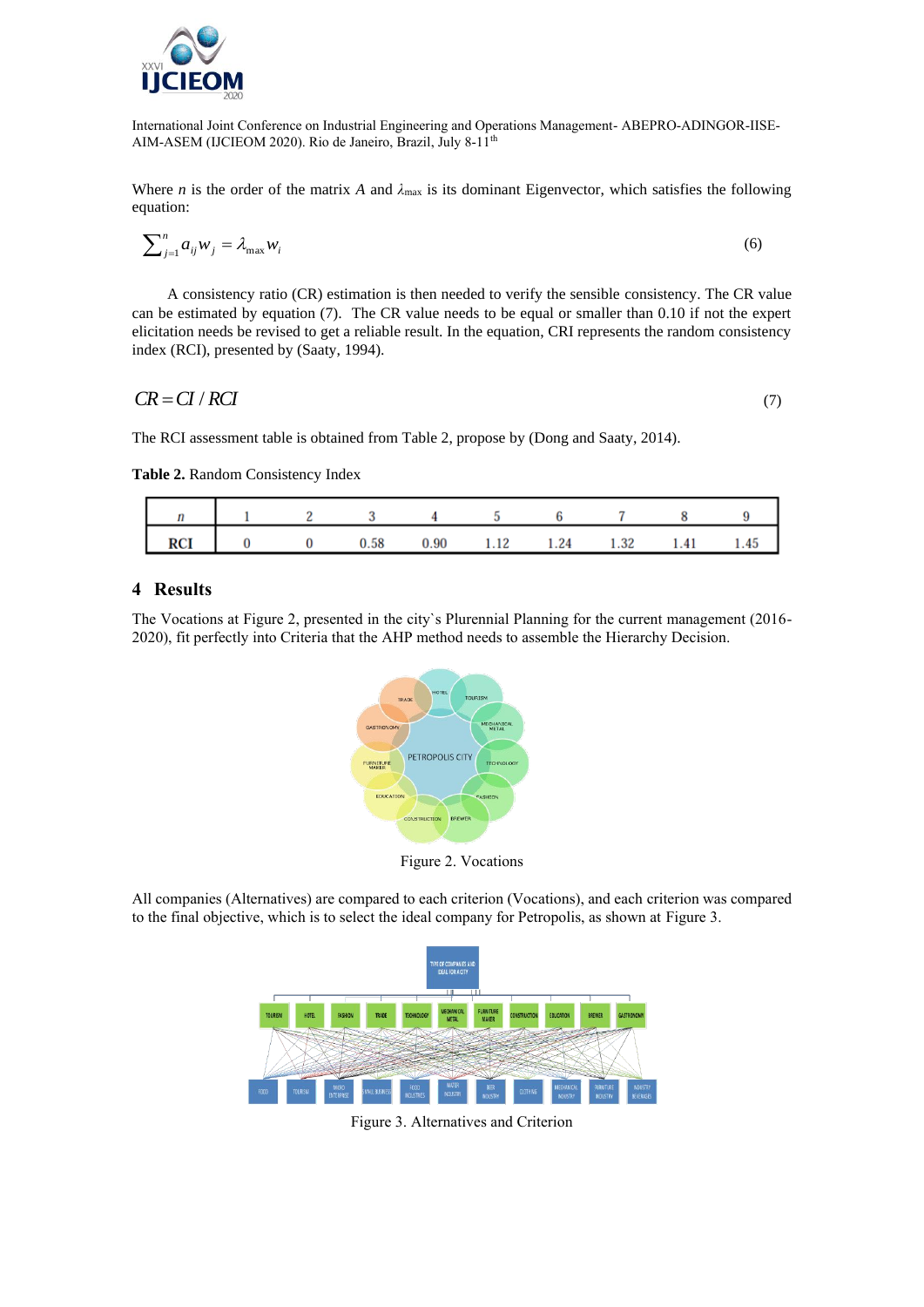

From the structuring of the Criteria hierarchy at figure 4, applied the Vocation evaluation questionnaire described at figure 2, a parity comparison matrix of Criteria was created by the author (Vocations) using "Excel software". By this, all criteria were judged and compared among themselves, as shown in the Criteria Comparison Matrix (Vocations), at Figure 4.

| <b>MATRIX COMPARISON OF CRITERIA</b> |                                                                                                                                                                                                  |       |                |      |       |       |                |      |                |      |       |      |      |      |      |      |      |      |      |      |      |      |      |
|--------------------------------------|--------------------------------------------------------------------------------------------------------------------------------------------------------------------------------------------------|-------|----------------|------|-------|-------|----------------|------|----------------|------|-------|------|------|------|------|------|------|------|------|------|------|------|------|
| <b>VOCATIONS</b>                     | <b>NORMALIZE MATRIX</b><br>ME HAWK ALMCAL<br>EURNALINE MARKE<br><b>CONSTRUCTION</b><br>GSTRONDAY<br>TECHNOLOG<br>EQUENTON<br><b>TOURS!A</b><br>FISHON<br><b>OR CHIEF</b><br>pret<br><b>TRADE</b> |       |                |      |       |       |                |      |                |      |       |      |      |      |      |      |      |      |      |      |      |      |      |
| <b>TO URISM</b>                      |                                                                                                                                                                                                  | 5     |                | 3    | 3     |       | z,             | 3    | 5              | 3    |       | 0.29 | 0.14 | 0.23 | 0.40 | 0.20 | 0.19 | 0.30 | 0.44 | Q13  | 0.30 | 0.11 | 0.25 |
| <b>HOTEL</b>                         | 1/5                                                                                                                                                                                              |       | 1/3            | 1/7  | 1/5   | 1/3   | 1/3            | 1/7  |                | 1/5  |       | 0.06 | Q.OB | 0.01 | 0,02 | 0,01 | 0.01 | 0,01 | 0,02 | 0.03 | 0,02 | 0,04 | 0.02 |
| <b>FASHION</b>                       | 1/7                                                                                                                                                                                              | 3     |                | 1/9  | 1/7   |       | 1/3            | 1/5  |                | 1/3  |       | 0.04 | 0.08 | 0,03 | 0.01 | 0,01 | 0.03 | 0,01 | 0.03 | 0.03 | 0.03 | 0.04 | 0.03 |
| <b>TECHNOLOGY</b>                    | 1/3                                                                                                                                                                                              | 3     | 5              |      | 3     |       | 3              | 1    | $\overline{7}$ |      | s     | 0.10 | 0.08 | 0.16 | 0.13 | 0.20 | 0.14 | 0.13 | 0.15 | 0.18 | 0.10 | 0.18 | 0.14 |
| <b>MECHANICAL METAL</b>              | 1/3                                                                                                                                                                                              | 5     | $\overline{3}$ | 1/3  |       |       | 3              | 1/3  | 3              | 1/3  |       | 0.10 | 0.14 | 0.10 | 0.04 | 0.07 | 0.08 | 0.13 | 0.05 | 0.08 | 0.03 | 0.11 | 0.08 |
| <b>FURNITURE MAKER</b>               | 1/7                                                                                                                                                                                              | Q     | 1              | 1/5  | 1/3   |       | 1/3            | 1/5  | 1/3            | 1/5  | 1/3   | 0.04 | 0.08 | 0.03 | 0.03 | 0.02 | 0,03 | 0.01 | 0.03 | 0.01 | 0.02 | 0.01 | 0.03 |
| <b>CONSTRUCTION</b>                  | 1/7                                                                                                                                                                                              | 3     | $\overline{3}$ | 1/3  | 1/3   |       | 1              | 1/5  | 5              | 1/3  |       | 0.04 | 0.08 | 0.10 | 0.04 | 0.02 | 0.08 | 0.04 | 0.03 | 0.13 | 0.08 | 0.18 | 0.07 |
| <b>EDUCATION</b>                     | 1/3                                                                                                                                                                                              | v.    | 5              |      | 3     |       | 5              |      |                | 3    |       | 0.10 | 0.19 | 0.16 | 0.13 | 0.20 | 0.14 | 0.21 | 0.15 | 0.18 | 0.30 | 0.18 | 0.18 |
| <b>TRADE</b>                         | 1/5                                                                                                                                                                                              |       | 1              | 1/7  | 1/3   |       | 1/5            | 1/7  | $\mathbf{1}$   | 1/5  | 1/3   | 0.06 | 0.03 | 0.03 | 0.02 | 0.02 | 0.08 | 0.01 | 0.02 | 0.03 | 0.02 | 0.01 | 0.03 |
| <b>BREWER</b>                        | 1/3                                                                                                                                                                                              | 5     | $\overline{3}$ | 1    | 3     |       | $\overline{A}$ | 1/3  | 5              |      |       | 0.10 | 0.14 | 0.10 | 0.13 | 0.20 | 0.14 | 0.13 | 0.05 | 0.13 | 0.30 | 0.11 | 0.12 |
| <b>GASTRONOMY</b>                    | 1/3                                                                                                                                                                                              |       |                | 1/5  | 1/3   |       | 1/5            | 1/5  | 3              | 1/3  |       | 0.10 | 0.03 | 0.03 | 0.03 | 0.02 | 0.08 | 0.01 | 0.03 | 0.08 | 0.08 | 0.04 | 0.04 |
| <b>TOTAL</b>                         | 3.50                                                                                                                                                                                             | 37.00 | 30.33          | 7.46 | 14.68 | 36.33 | 23.40          | 6.75 | 38.33          | 9.93 | 27.67 |      |      |      |      |      |      |      |      |      |      |      |      |



At Figure 5, the "TOURISM" criterion was the one that received the highest average score (0.25), when compared to the final objective of selecting suitable companies for a city in order to meet the Urban Planning criteria. It is also observed that, the "EDUCATION" criterion was the second most important option, punctuating 0.18, followed by the "TECHNOLOGY" criterion. Among the Vocations, according to the judges, the lowest score are "Fashion", "Furniture" and "Trade", which tie with 0.03 of average. From this point on, we get the Matrix Normalized, and the Normalized Auto Vector, which is extremely important for the final conclusion and precise decision. Thus, 11 spreadsheets were developed, one for each vocation (Criteria). The Figure 5 illustration represents the worksheets of the first vocations analysed by the leaders (judges) from the Economic Development Department of the studied city, which is Tourism. Then, 11 spreadsheets, one for each vocation, were evaluated in the same way so the relevant trends and associations could be evaluated for each vocation

|                           | <b>MATRIX COMPARISON OF ALTERNATIVES</b>                                                                                                                                                                 |      |       |       |       |       |      |       |                         |       |       |                |      |           |      |      |      |                  |      |      |      |      |      |
|---------------------------|----------------------------------------------------------------------------------------------------------------------------------------------------------------------------------------------------------|------|-------|-------|-------|-------|------|-------|-------------------------|-------|-------|----------------|------|-----------|------|------|------|------------------|------|------|------|------|------|
| <b>TOURISM</b>            | <b>NORMALIZE MATRIX</b><br>MECHANGE (WOUSEL<br>Flamfurt Mousey<br><b>HADSAYGERA</b><br>MROOHING REEF<br>WATER HOUSIRE<br>SMU BUSINESS<br>FOOD HOUSTER<br>W. GR. HOUSAY<br>COMMO<br><b>POURISM</b><br>FOR |      |       |       |       |       |      |       |                         |       |       |                |      |           | n    |      |      |                  |      |      |      |      |      |
| <b>FOOD</b>               | 1                                                                                                                                                                                                        | 1/3  | 5     | 3     | 1/7   | 1/7   | 1/5  | 1/5   | 1/9                     | 1/3   | 1/9   | 0 <sup>o</sup> | 0.09 | q 10      | 0.09 | 0,00 | 0,01 | $0,\overline{a}$ | 0,01 | 0,00 | 002  | 0,01 | 0.04 |
| <b>TOURISM</b>            | 3                                                                                                                                                                                                        |      | 3     | 5     | n,    | 5     | 3    | 5     | 3                       | 5     | 3     | 0.06           | 0,28 | 0.06      | 0,15 | 0,17 | 0.21 | 0,50             | 0,37 | 0.10 | 0.31 | 0,26 | 0.22 |
| MICRO ENTERPRISE          | 1/5                                                                                                                                                                                                      | 1/3  | 1     | 1/3   | 1/5   | 1/5   | 1/7  | 1/7   | 1/5                     | 1/3   | 1/7   | αœ             | 0,09 | $a\alpha$ | 0,01 | 0,00 | 0.01 | 0,02             | 0,01 | 0.01 | 002  | 0.01 | 0.02 |
| <b>SMALL BUSINESS</b>     | 1/3                                                                                                                                                                                                      | 1/5  | 3     | ٠     | 3     | 1/3   | 1/5  | 1/7   | 3                       | 1/3   | 1/5   | qœ             | 0,06 | 0.06      | 0,03 | 0, 0 | 0,01 | $0,\overline{a}$ | 0,01 | 0,10 | QOZ  | 0,02 | 0.04 |
| <b>FOOD INDUSTRIES</b>    | $\overline{z}$                                                                                                                                                                                           | 1/7  | 5     | 1/3   |       | 1/3   | 1/7  | 1/7   |                         | 1/5   | 1/7   | 0.34           | 0,04 | αю        | 0.01 | 0.02 | 0.01 | 0.02             | 0.01 | 0,03 | 001  | 0.01 | 0.04 |
| <b>WATER INDUSTRY</b>     | z.                                                                                                                                                                                                       | 1/5  | 5     | 3     | 3     |       | 1/3  | 1/5   | 3                       | 1/3   | 1/5   | 0.34           | 0,06 | 0.XD      | 0,09 | 0,07 | 0,04 | 0.06             | 0,01 | 0.10 | 002  | 0.02 | 0.06 |
| <b>BEER INDUSTRY</b>      | 5                                                                                                                                                                                                        | 1/3  |       | 5     |       | 3     |      | 3     |                         | 5     | 3     | 0.10           | 0,09 | 0,34      | 0.15 | 0,17 | 0,13 | 0.17             | 0,22 | 0.22 | 031  | 0.26 | 0.18 |
| <b>CLOTHING</b>           | 5                                                                                                                                                                                                        | 1/5  | .,    |       |       | 5     | 1/3  |       | 5                       | 3     | 1/3   | 0.30           | 0.06 | 0.34      | 0.21 | 0.17 | 0.21 | 0.06             | 0,07 | 0.16 | 019  | 0.03 | 0.13 |
| <b>MECHANICALINDUSTRY</b> | 9                                                                                                                                                                                                        | 1/3  | 5     | 1/3   |       | 1/3   | 1/7  | 1/5   |                         | 1/5   | 1/3   | 0.35           | 0.09 | 0.30      | 0.01 | 0.02 | 0.01 | 0.02             | 0,01 | 0.03 | 001  | 0.03 | 0,05 |
| <b>FURNITURE INDUSTRY</b> | 3                                                                                                                                                                                                        | 1/5  | 3     | 3     | 5     | 3     | 1/5  | 1/3   | 5                       |       | 3     | 0.06           | 0,06 | 0.06      | 0,09 | 0,12 | 0.13 | 0.08             | 0,02 | 0.16 | 0.06 | 0.26 | 0.10 |
| <b>INDUSTRY BEVERAGES</b> | 9                                                                                                                                                                                                        | 1/3  | п,    | 5     |       | 5     | 1/3  | 3     | $\overline{\mathbf{3}}$ | 1/3   |       | 0.38           | 0,09 | 0,34      | 0.15 | 0,17 | 0.21 | 0,06             | 0,22 | 0,10 | QOZ  | 0,09 | 0.13 |
| <b>TOTAL</b>              | 49,53                                                                                                                                                                                                    | 3,61 | 51.00 | 33,00 | 41.34 | 23.34 | 6.03 | 13.36 | 31.31                   | 16.07 | 11,46 |                |      |           |      |      |      |                  |      |      |      |      |      |

Figure 5. Vocation Tourism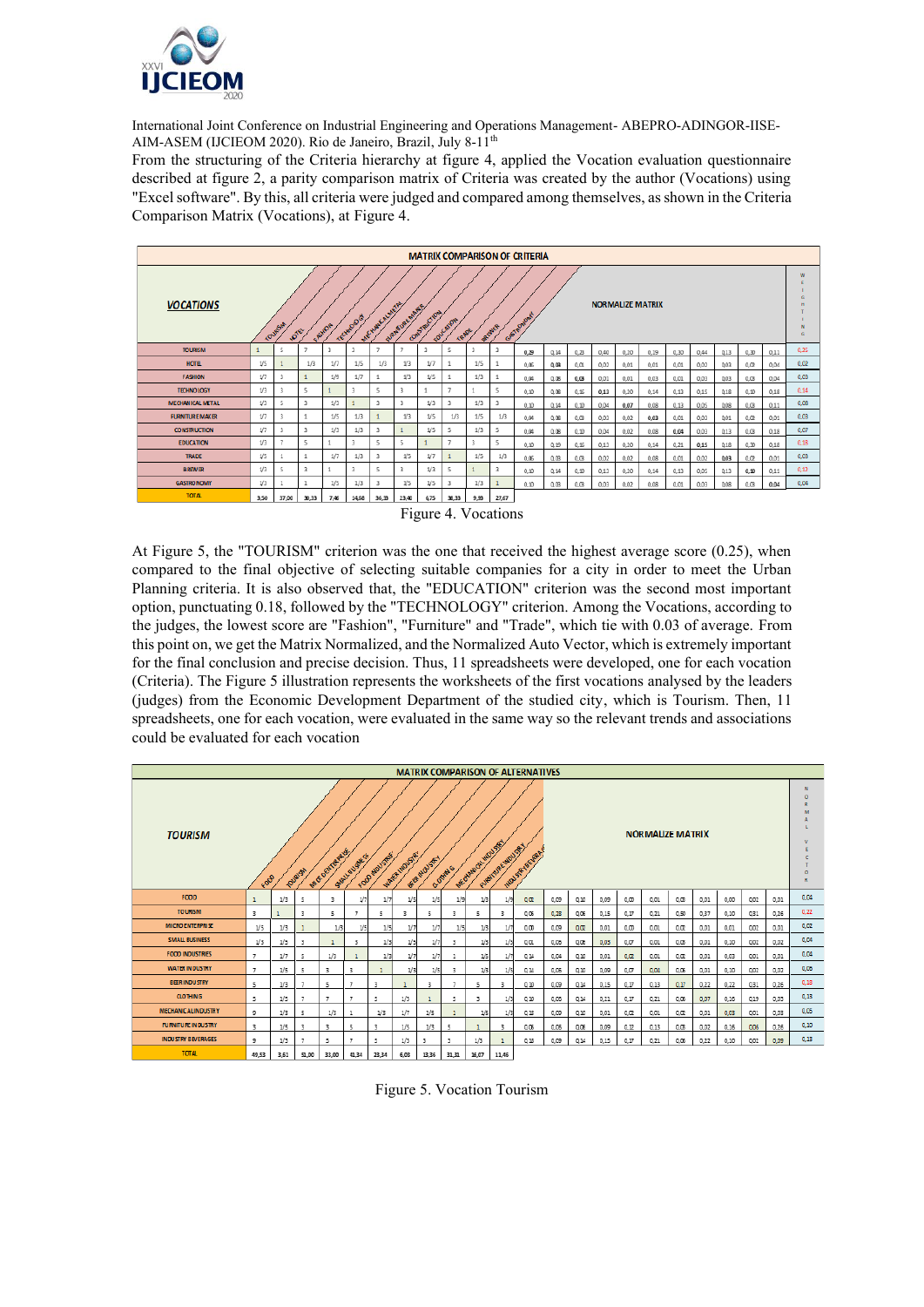

## **5 Conclusion**

Returning to the research objective, it is important to emphasize that the main contribution of the study is to demonstrate a multi-criteria method that allows better parameters to settle companies in cities among urban management - Analytic Hierarchy Process (AHP). It also assists the public manager in entrepreneurship development as well as attracts entrepreneurs who wish to settle in a certain city that can meet their expectations and strategic planning. It evaluates and identifies the importance of the Vocations that the whole city has using them as a guide to public strategies. In response to the first question of this research, it was verified that the AHP method used to choose types of companies under a certain criterion, lived up to the expectation, as three types of companies were detected, better aligned for the development of the city studied. Regarding the second research question, the case study of Petropolis city, it revealed three types of companies. Considering the strategic profile of the current administration and the City`s Vocations, it shows that the first choice of company type is the Metal Mechanics Industrial area, which better meets the aspirations of this city studied, indicating the need for more jobs and demonstrating to be closely linked to the "Work and Income" issue in the city. The research aimed to present the AHP method construction as a way to build and adapt the criteria to the cities` vocations and to bring the types of companies as alternatives for the method application. It also presented questionnaires that could be used to facilitate peer evaluation that participants should perform to achieve the objective. It could be observed that the method was able to reach the final objective of ranking and classifying the most appropriate types of companies to be attracted to a particular city, providing basis for Managers and Entrepreneurs to make isonomic and assertive decisions, without considering private interests, minimizing the risks of biased influences in the decision-making process. In addition to maximizing the cities` progress in a sustainable way, this methodology can guide Management Plans into appropriate decisions and, therefore, the wellbeing of society over individual objectives. The model developed in this study can serve as a proposal for other cities that need to attract and even decide what types of companies are most appropriate to the municipality. It also leaves as a contribution the use of criteria applied in the APH methodology as Cities` Vocations, Alternatives´ vocations like types of companies in modelling that can be used as reference for other studies, managers and cities. This study aims the identification and hierarchical analysis of the best types of companies to be settled in cities; however, it does not take into account or is not foreseen in the decision making of this modelling, the types and quantities of companies already installed in the city. This issue as well as the search for an "Ideal Mix" of interdependent companies and, at the same time, complementary companies, may be proposed for future research. It is also possible to merge the AHP method with other decision-making methods and statistics that may improve the results already obtained and, at the same time, may achieve greater assertiveness in new challenges. As proposed in the introduction, the study provided responses to the two research questions. AHP proved to be an effective method to assess and prioritize the critical factors. The in-depth analysis of current literature about the subject and the opinion of experienced individuals allowed the identification of critical factors in urban planning. This study is very important, because understanding the critical factors can influence the decision-making process.

#### **References**

- Baxter, P., & Jack, S. (2008). Qualitative Case Study Methodology: Study Design and Implementation for Novice Researchers. The Qualitative Report,13(4), 544-559. Retrieved fromhttps://nsuworks.nova.edu/tqr/vol13/iss4/2
- Brans, J. P., & Mareschal, B. (2005) Multiple criteria decision analysis state of the art. Dordrecht: Kluwer Academic Publishers.Briozo, R.A. et al. 14 Gest. Prod., São Carlos de Engenharia de Produção, Pontifícia Universidade Católica do Rio de Janeiro, Rio de Janeiro.
- Chuang, P. T. (2001) Combining the analytic hierarchy process and quality function deployment for a location decision from a requirement perspective. International Journal of Advanced Manufacturing Technology, 18(11), 842-849, http://dx.doi.org/10.1007/s001700170010.
- Costa HG, Moll RN (1999) Emprego do método de análise hierárquica (AHP). Gestão Prod. 1999; 6(3):243-56. DOI:10.1590/S0104-530X1999000300009.
- Hartley, J. (2004) Case Study Research. In: Catherine Cassell and Gillian Symon. Essential Guide to Qualitative Methods in Organizational Research. London, UK: SAGE.